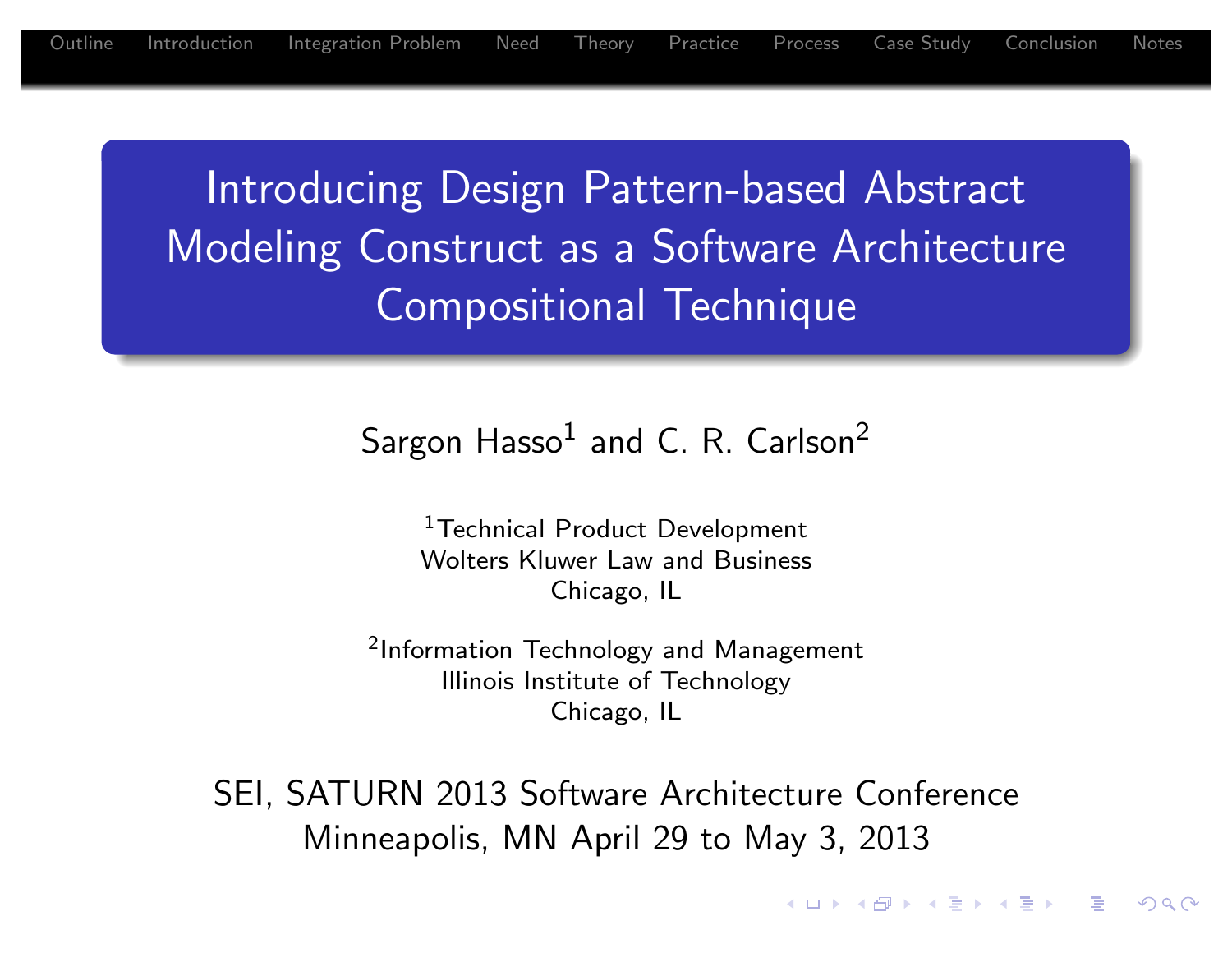## **Outline**

#### **Introduction**



2 Conceptual Depiction of the Integration Problem

 $3$  Why do we need a new solution to patterns-based integration

- 4 Conceptual Foundation–The Modeling Part
- 5 DCI Architecture as Implementation Strategy–The Practical Part
- [6](#page-2-0) A Software Composition Process using Design Patterns

#### [Case](#page-4-0) [Study:](#page-4-0) [Resort](#page-4-0) System

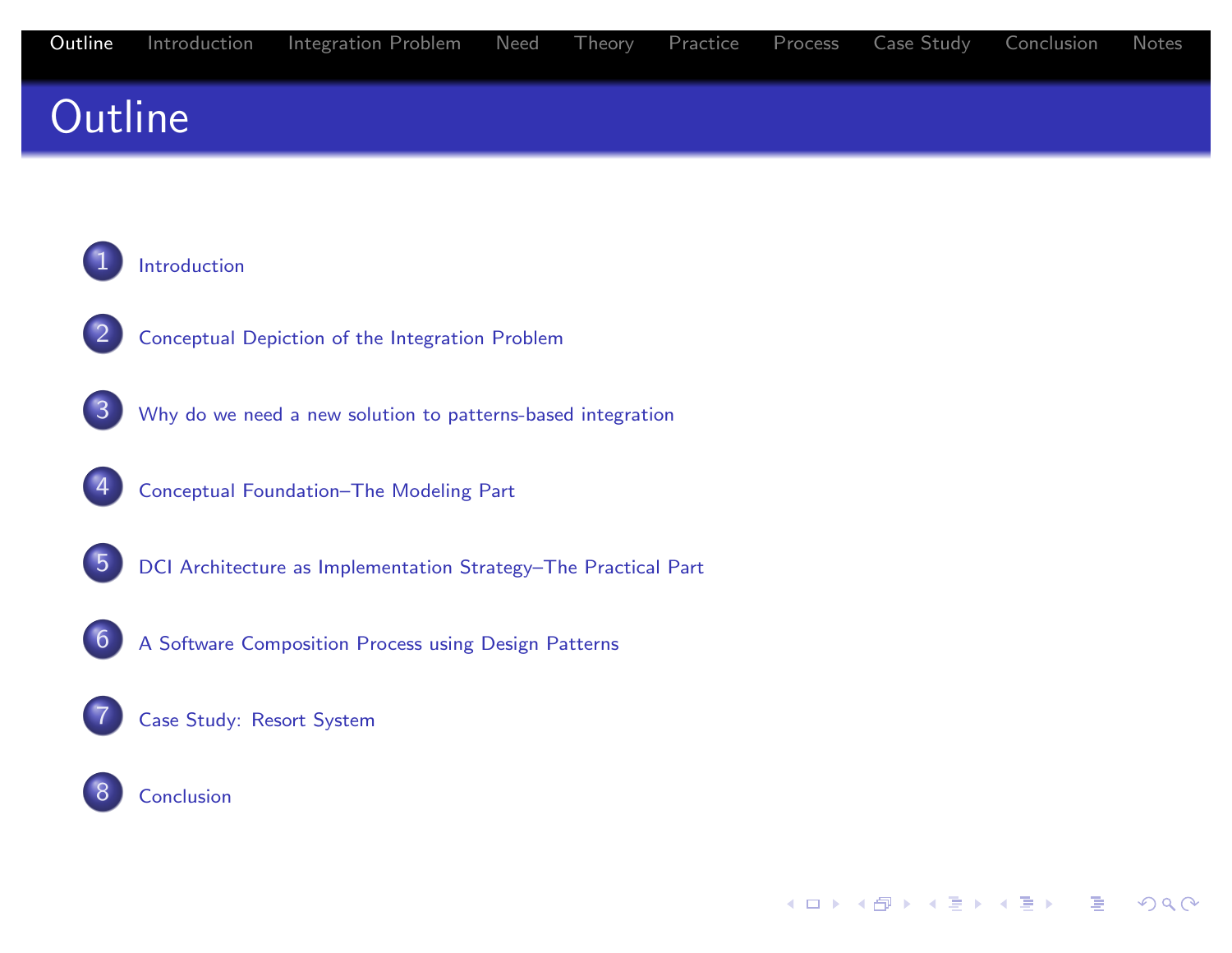### Introduction

#### **Context**

- Design patterns are solutions to common recurring design problems.
- Can we use design patterns as solutions to integration problems?

### Concrete Practical Problem

- Given a set of requirements stated as design problems.
- Using design patterns, you map design problems to design solutions.
- Much of the published literature on design patterns describes this problem–pattern association.
- <span id="page-2-0"></span>• What is lacking is how to assemble these resulting components.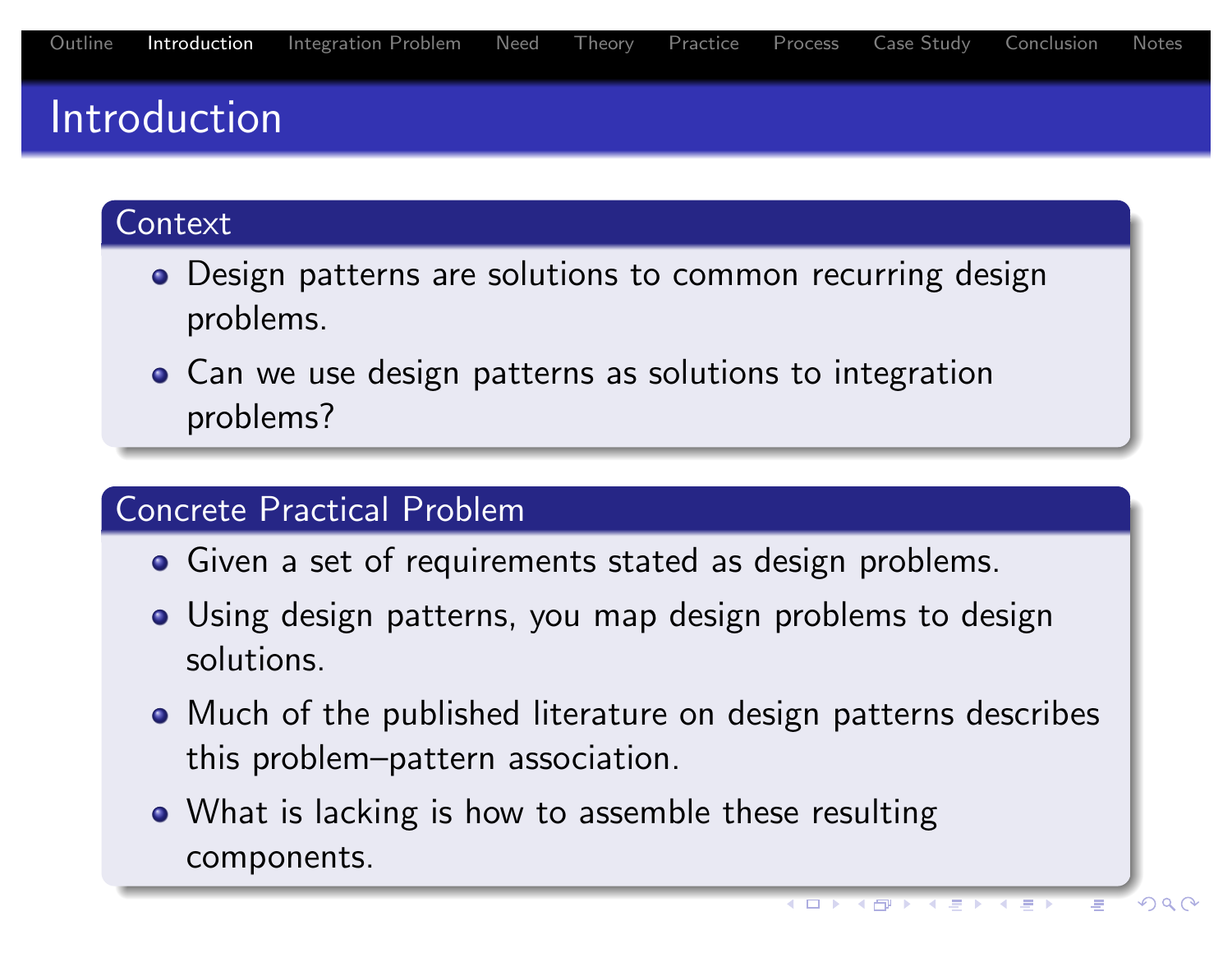### Conceptual Depiction of the Integration Problem

<span id="page-3-0"></span>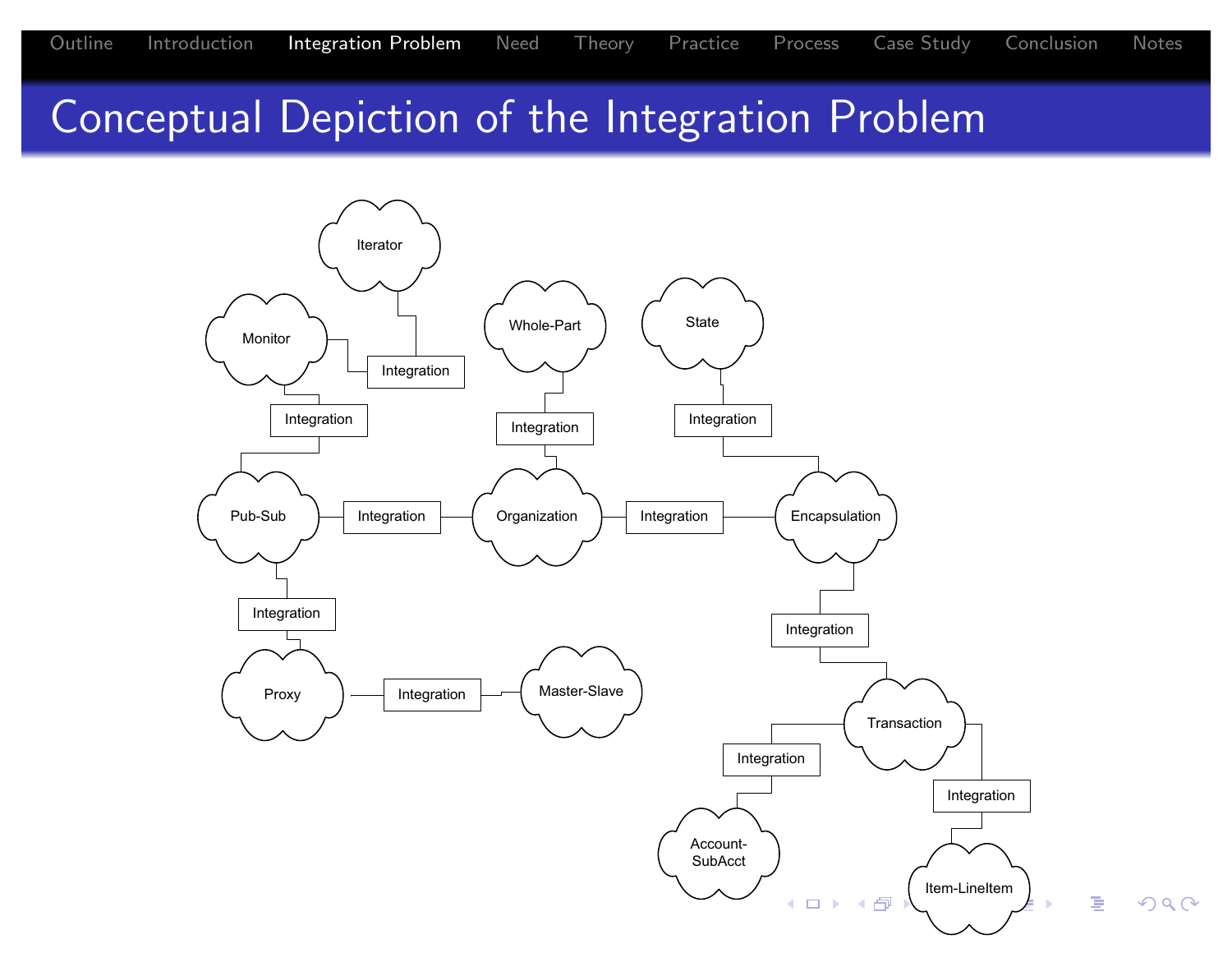# Why do we need a new solution to patterns-based integration

#### Problem

- Examine how pattern-based components in Lexi Editor [Gam95] and Hierarchical File System [Vli98] are assembled.
- Components get fused together commonly through a shared object.
- Our Students struggle assembling components based on design patterns [wh](#page-3-0)[en](#page-4-0) [bui](#page-5-0)[ldin](#page-7-0)[g ap](#page-10-0)[plica](#page-11-0)[tions](#page-17-0) [sim](#page-20-0)ilar to Lexi editor.

### Proposed Solution

- Specify design pa[ttern](#page-21-0)s as abstract modeling elements to solve concrete sof[twa](#page-21-1)re composition problems.
- **•** Introduce a complete design and implementation strategies.
- <span id="page-4-0"></span>• Provide a simple to follow process and guidelines of what to do and how to do it.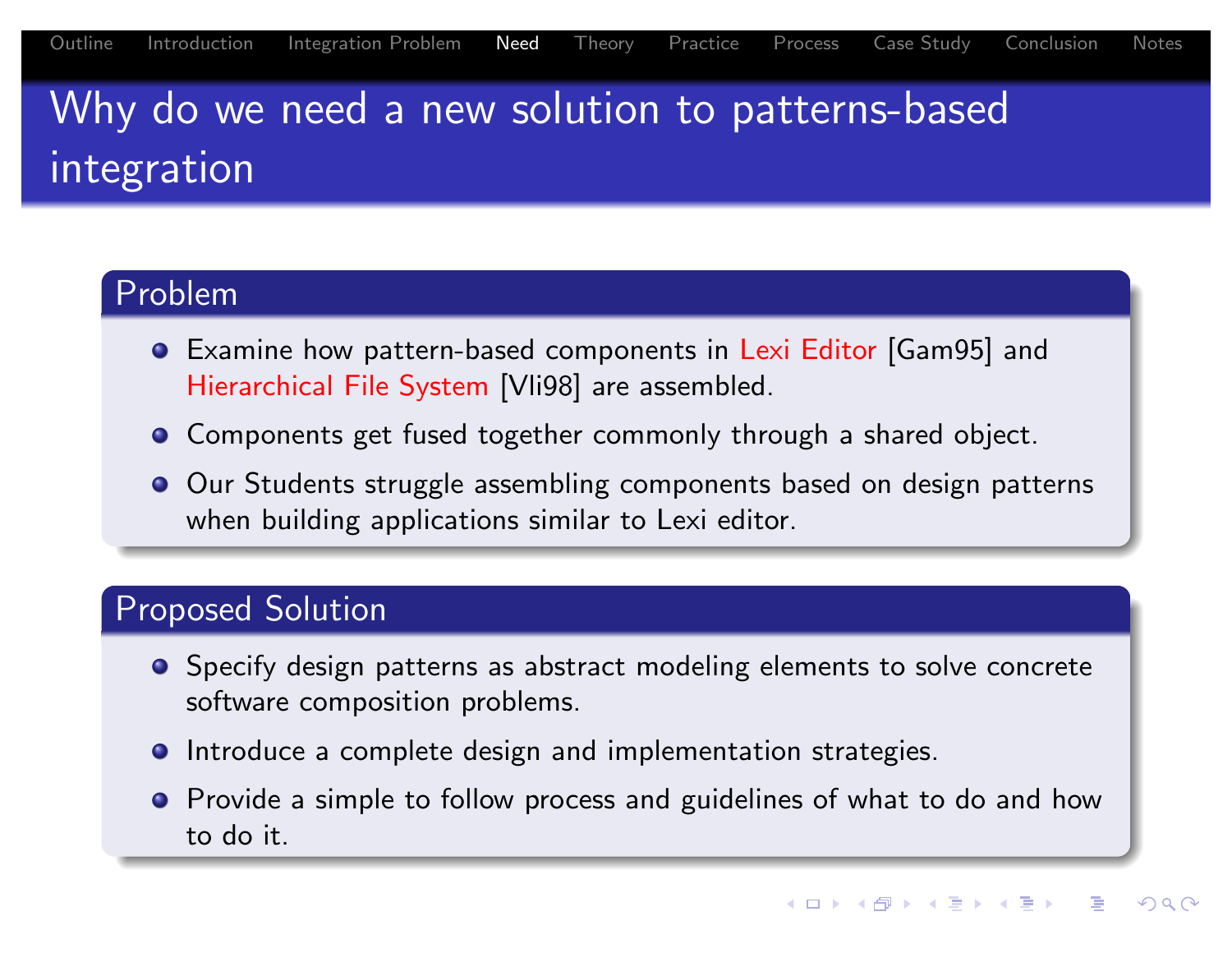### Conceptual Foundation–The Modeling Part...

#### Compositional Model

Abstract the behavioral collaboration model of design patterns using role modeling construct.

### Design Pattern's Collaboration Model

- For each design pattern, we examine its participants' [co](#page-3-0)[lla](#page-4-0)[bor](#page-5-0)[ati](#page-7-0)[on](#page-10-0) [beha](#page-11-0)[vior](#page-17-0), [a](#page-20-0)nd factor out their responsibilities.
- A responsibility is collection of behaviors, functions, tasks, or services.
- In order to describe this collaboration model, specify the design patterns as role models.
- <span id="page-5-0"></span>• During visual design, use the collaboration modeling construct in UML to depict the resulting role model.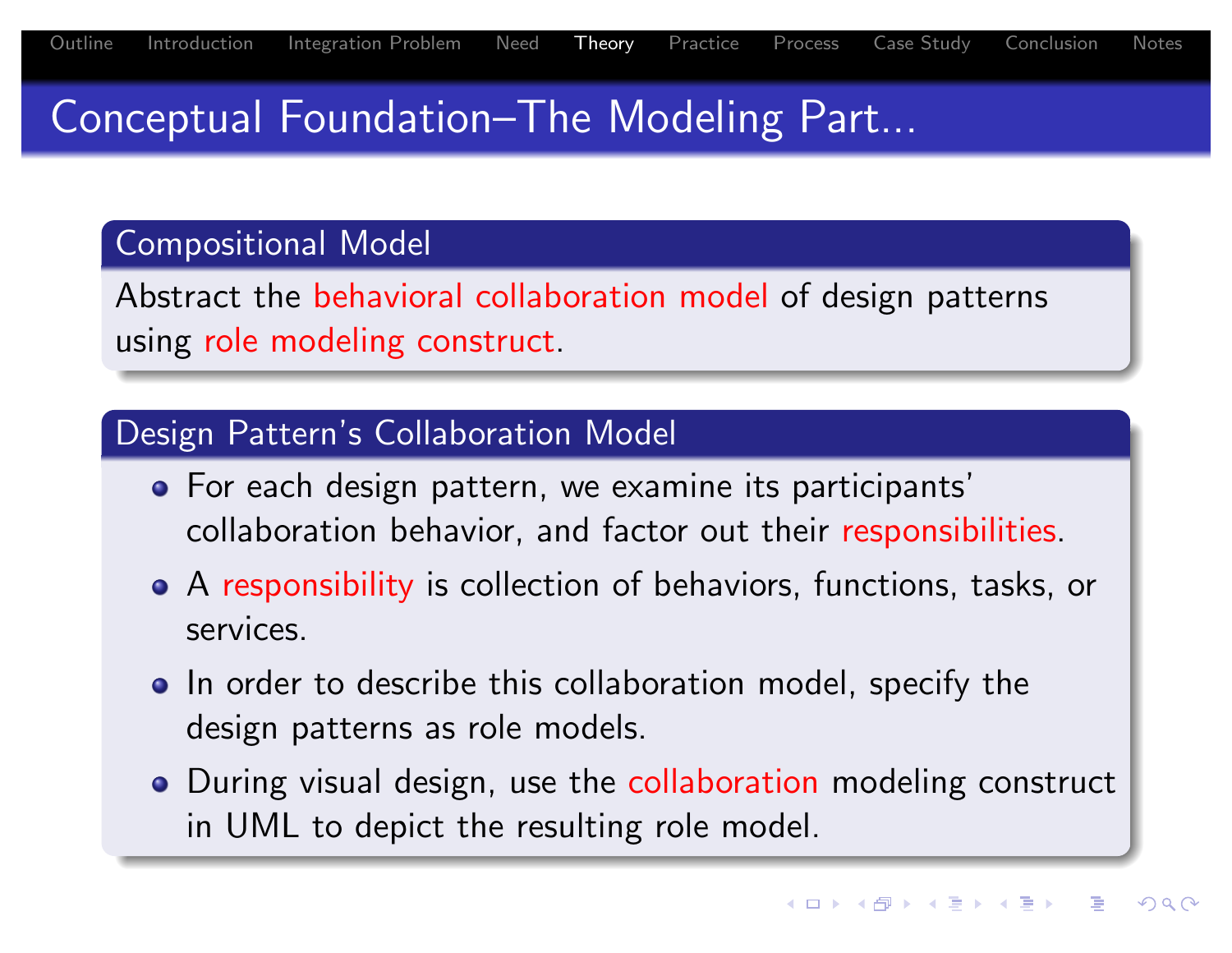### Conceptual Foundation–The Modeling Part

#### The abstraction process from class model to role model

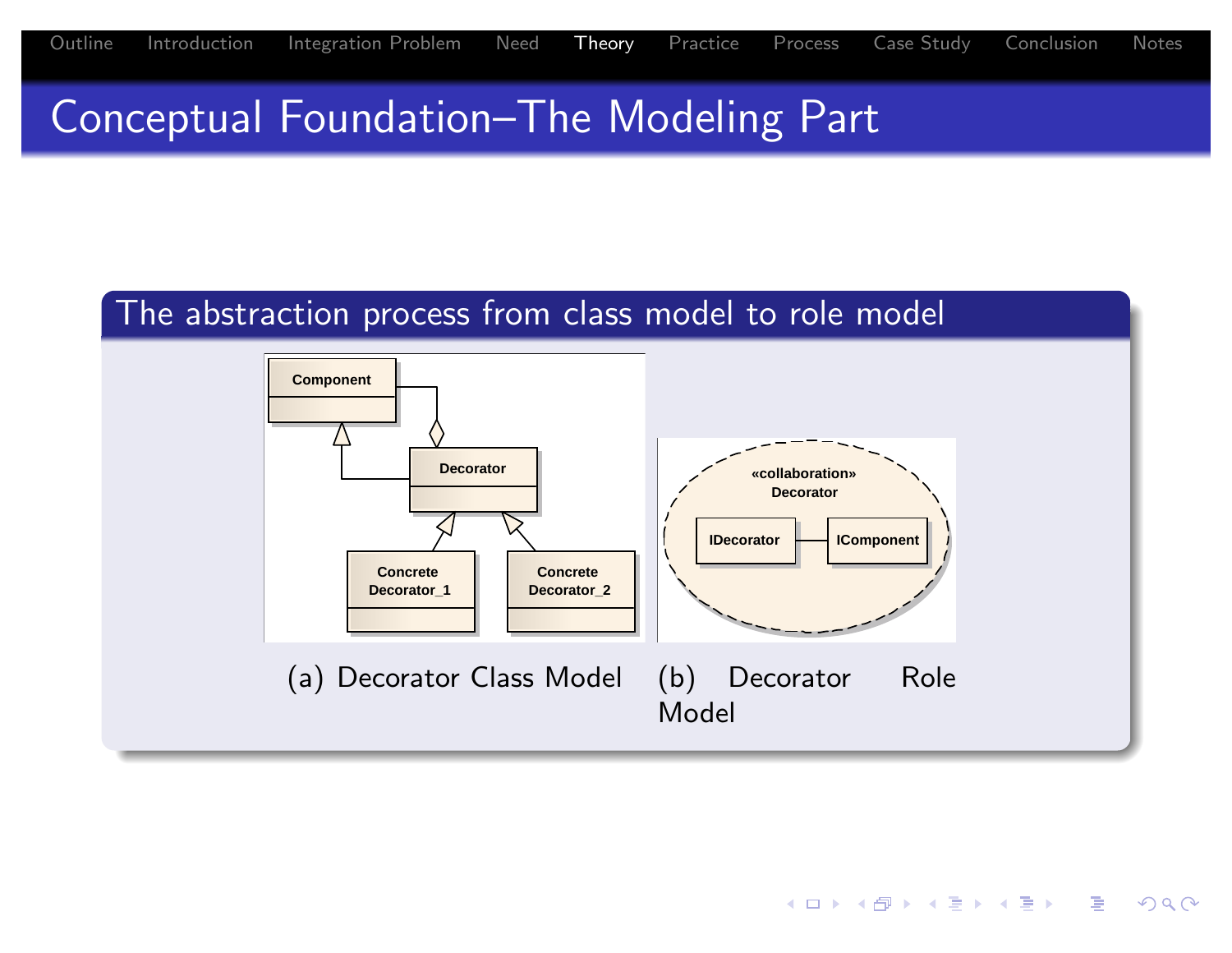# DCI Architecture as Implementation Strategy–The Practical Part...

#### Key Concepts

- In DCI [Ree09], the use case model is the driving force to implement an application.
- The architecture of an application comprises the Data part [\(d](#page-3-0)[om](#page-4-0)[ai](#page-5-0)[n](#page-7-0) [m](#page-7-0)[ode](#page-10-0)[l\),](#page-11-0) [a](#page-11-0)[nd](#page-17-0) [t](#page-17-0)[he](#page-20-0) Interaction part (behavior model).
- What connects the two dynamically is a third element called Context.
- <span id="page-7-0"></span>**• These parts have physical manifestation as components during** implementation.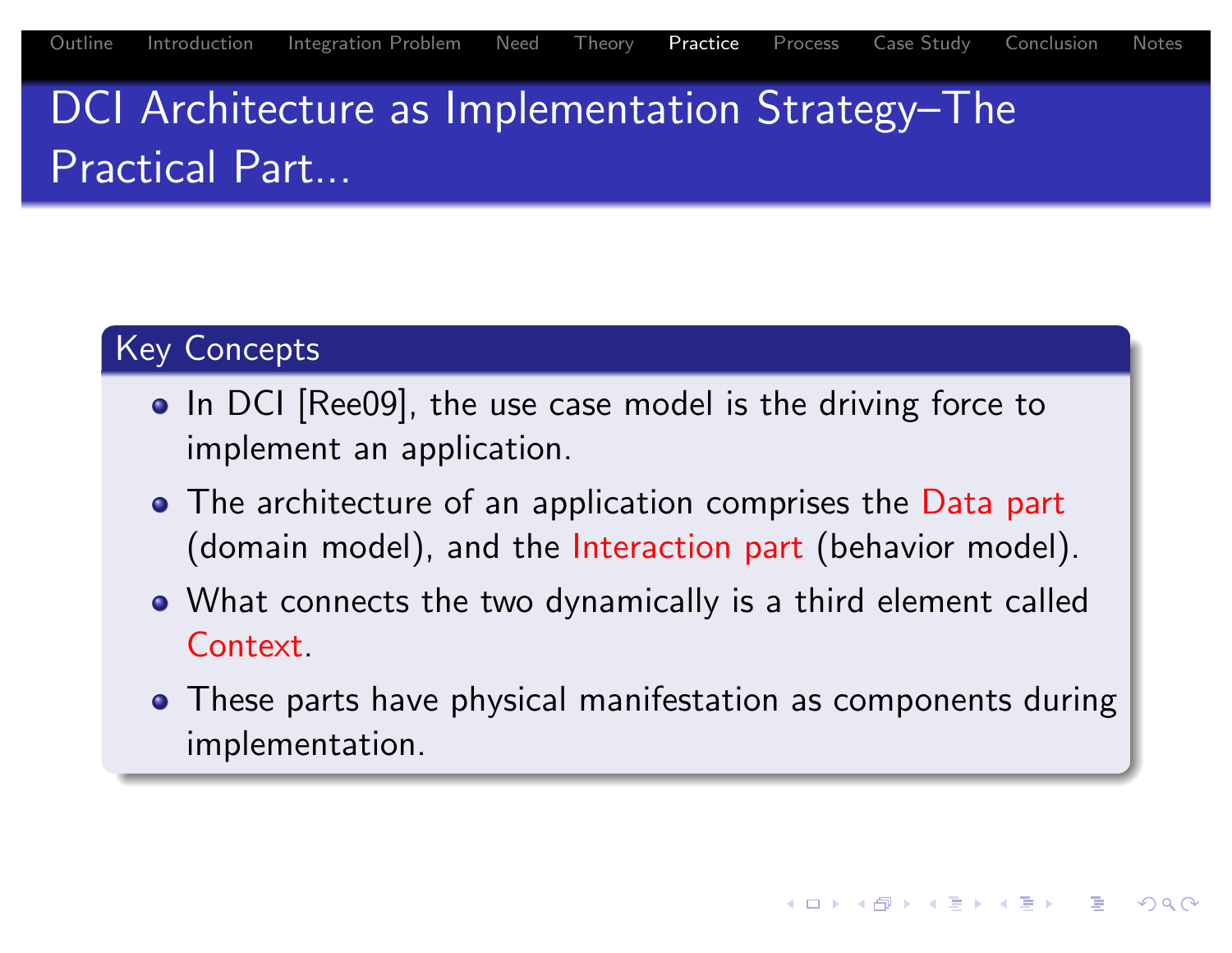# DCI Architecture as Implementation Strategy–The Practical Part...

### Use Cases

- In each use case scenario, system entities interact with each other through defined roles.
- These roles will be mapped onto domain objects instantiated at runtime.
- [O](#page-3-0)[bje](#page-4-0)[ct](#page-5-0) [inte](#page-7-0)[rac](#page-10-0)[tion](#page-11-0)[s are](#page-17-0) [u](#page-20-0)se case enactments at runtime and are represented by Context objects.

### Role (behavior) Injection at Runtime

- System functionality is injected into object at runtime.
- This is accomplished using a programming construct called Traits first introduced by Schärli et al. [Nat03].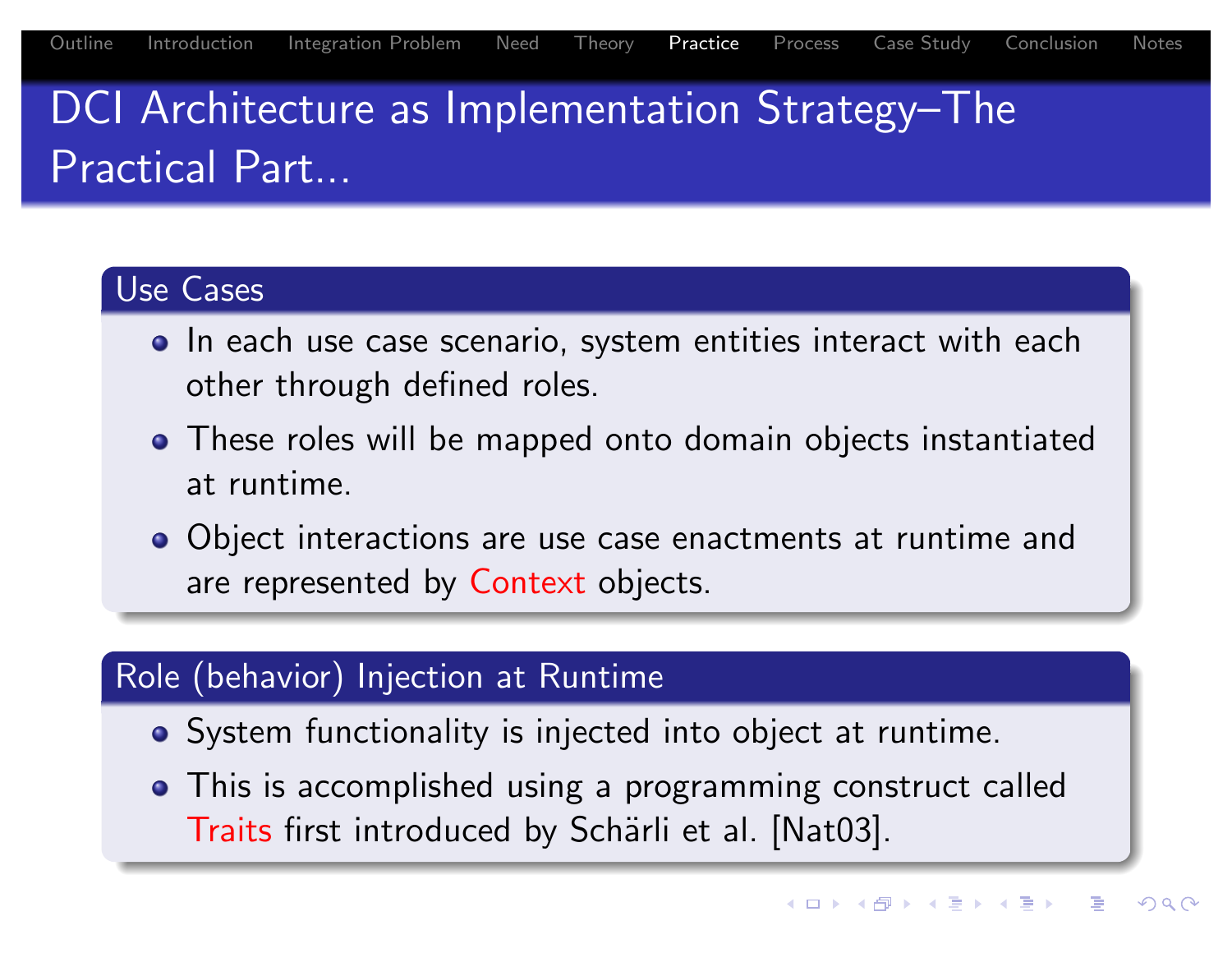DCI Architecture as Implementation Strategy-The Practical Part

#### The Role Mapping Process to arbitrary class instances

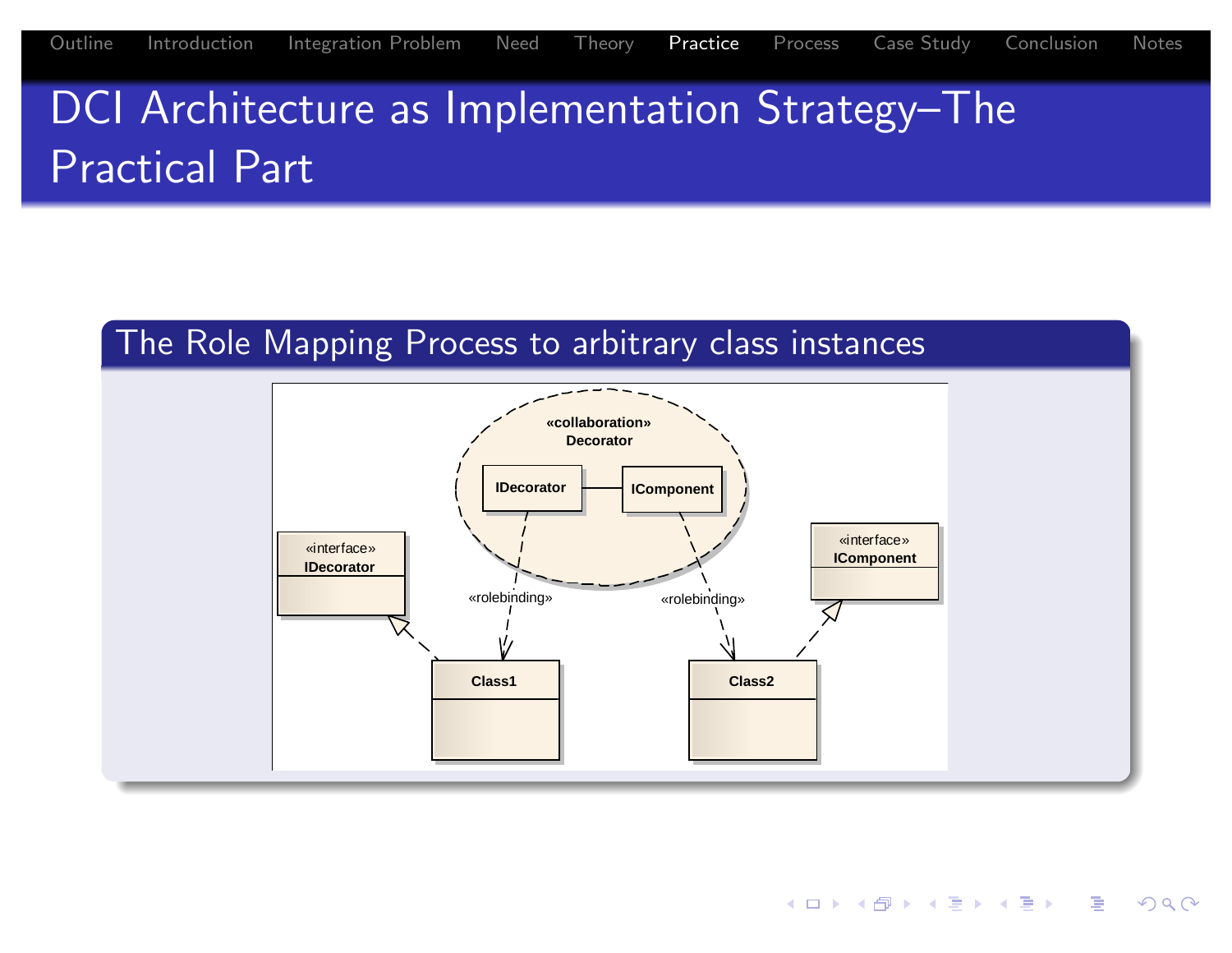### A Software Composition Process using Design Patterns

- **1** Design each component individually.
- 2 Specify the collaboration requirements between the components.
- **3** Select one design pattern that may satisfy this requirement.
- **4** Identify design patterns' participant roles.
- **5** [C](#page-3-0)[ode](#page-4-0) [u](#page-5-0)[p th](#page-7-0)[e r](#page-10-0)[oles](#page-11-0) [as m](#page-17-0)[et](#page-20-0)hodless interfaces.
- **6** Identify the responsibility of each role and code it up as a Trait.
- **2** Select an object from each component that we need to map each role onto.
- 8 Map the design pattern participants' roles to these objects.
- <span id="page-10-0"></span><sup>9</sup> Create a context class for the collaboration identified in step 2.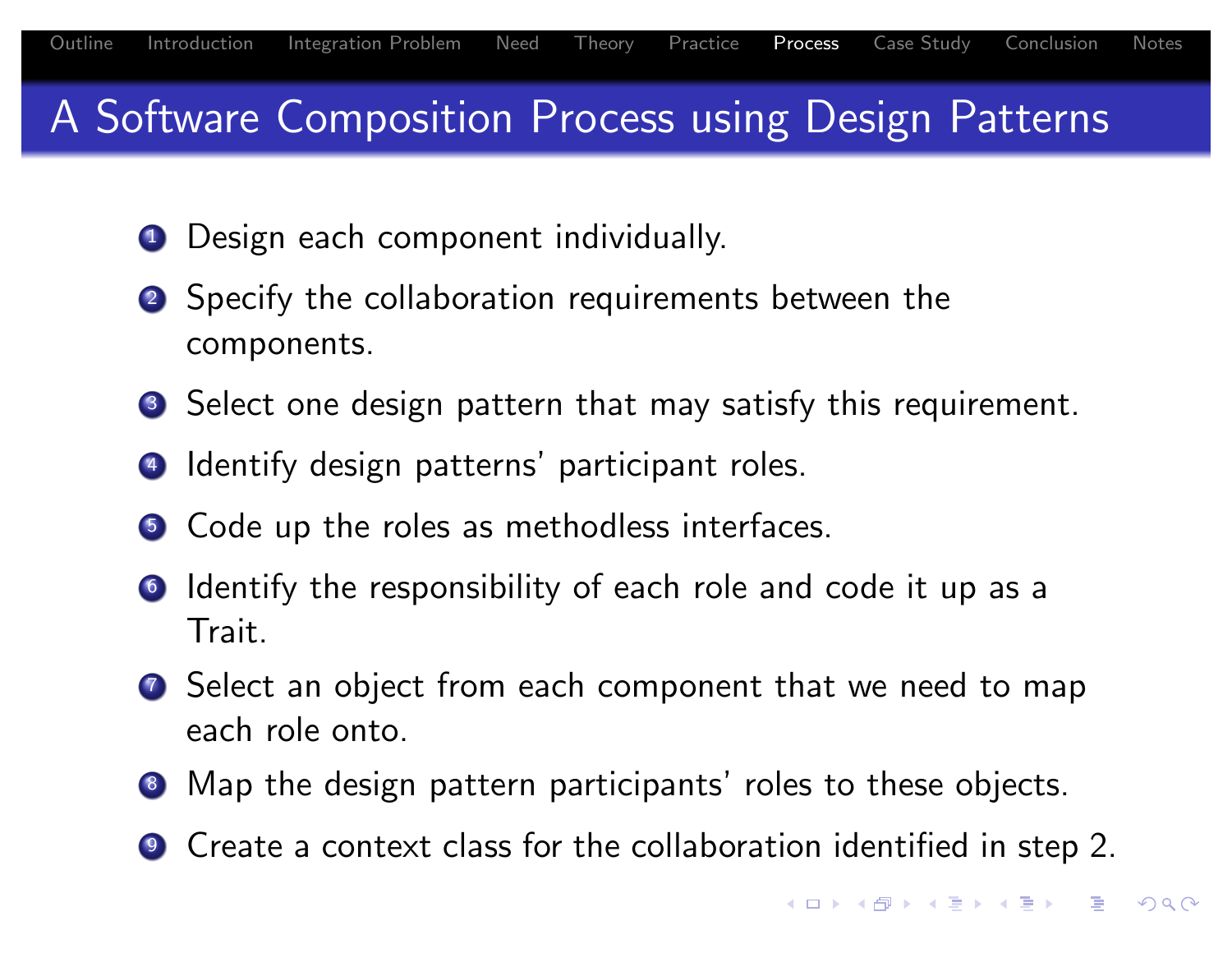### Case Study: Resort System

#### Application Requirements

- **1** A resort has employees, resort services, and administrative offices.
- 2 Resort services are either simple services (such as hotel accommodation, food, entertainment, or excursion services) or [co](#page-3-0)[m](#page-4-0)[pos](#page-5-0)[ite](#page-7-0) [ser](#page-10-0)[vices](#page-11-0)[/pa](#page-17-0)[cka](#page-20-0)ges.
- <sup>3</sup> Service reservations are made by a reservation clerk at the request of a customer using a calendar of available services.
- <span id="page-11-0"></span>**4** Room accommodations are identified as available, in use, waiting for cleaning or out of service pending repairs.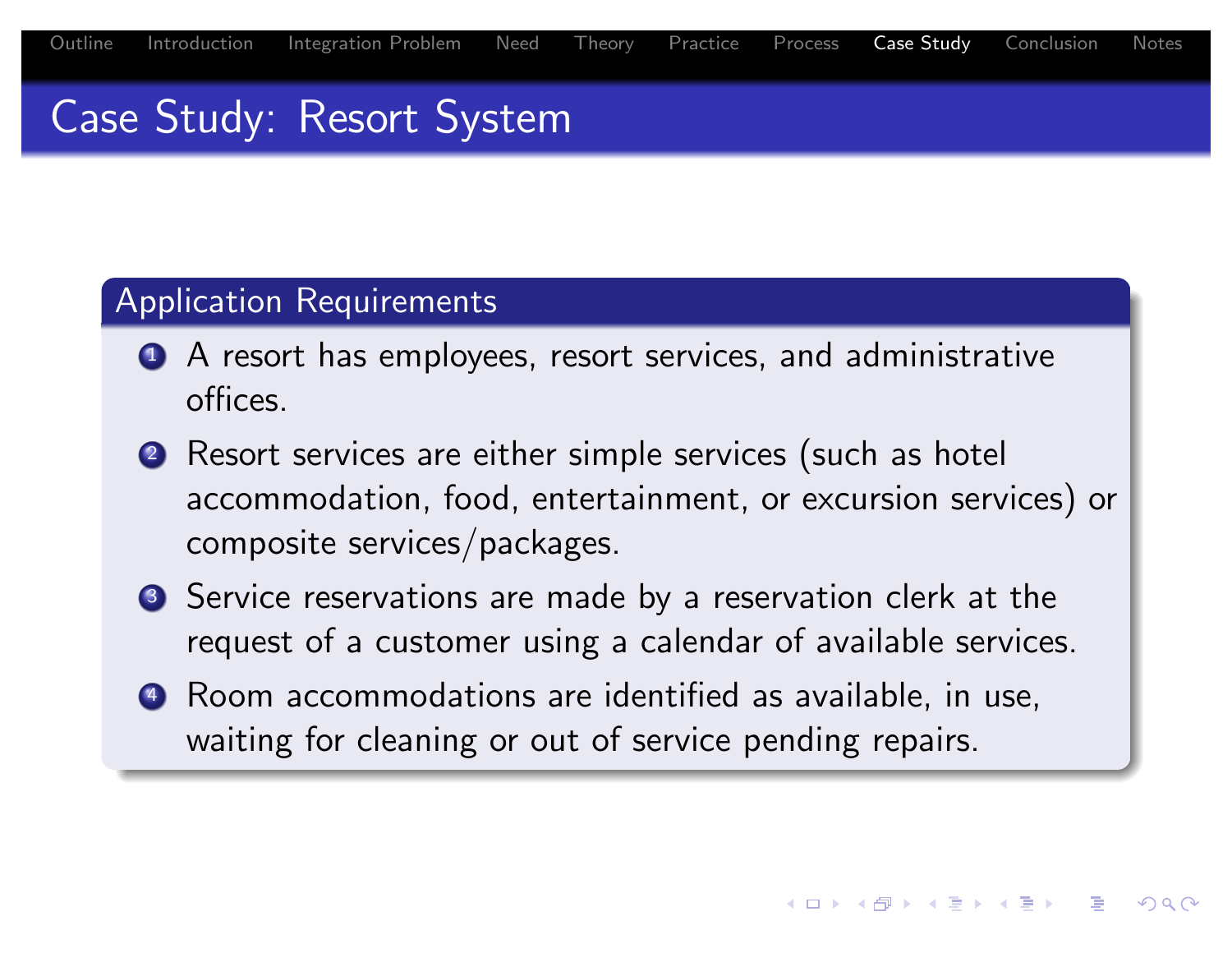### Resort System Components–The Design Part...



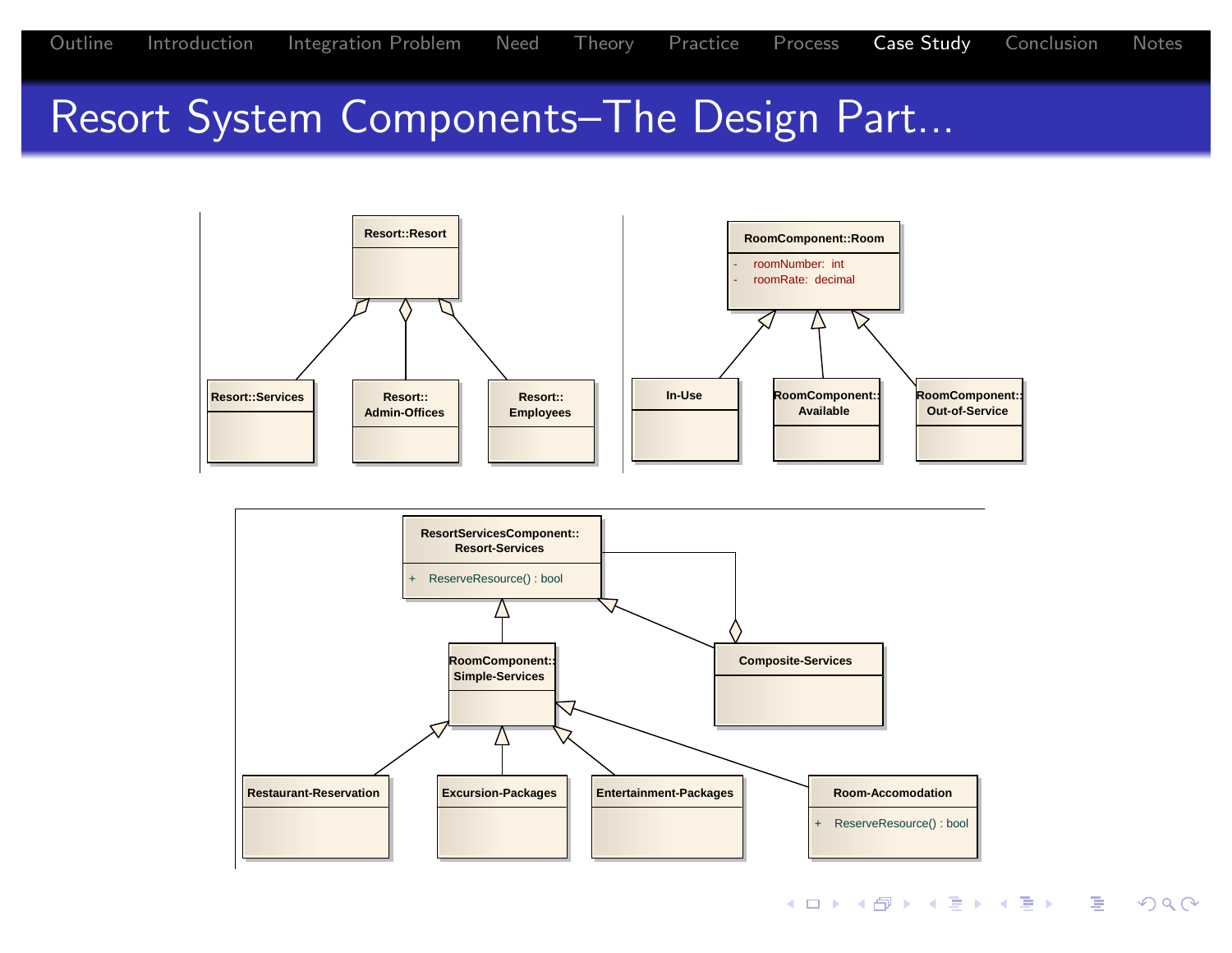### Resort System Integration–The Design Part

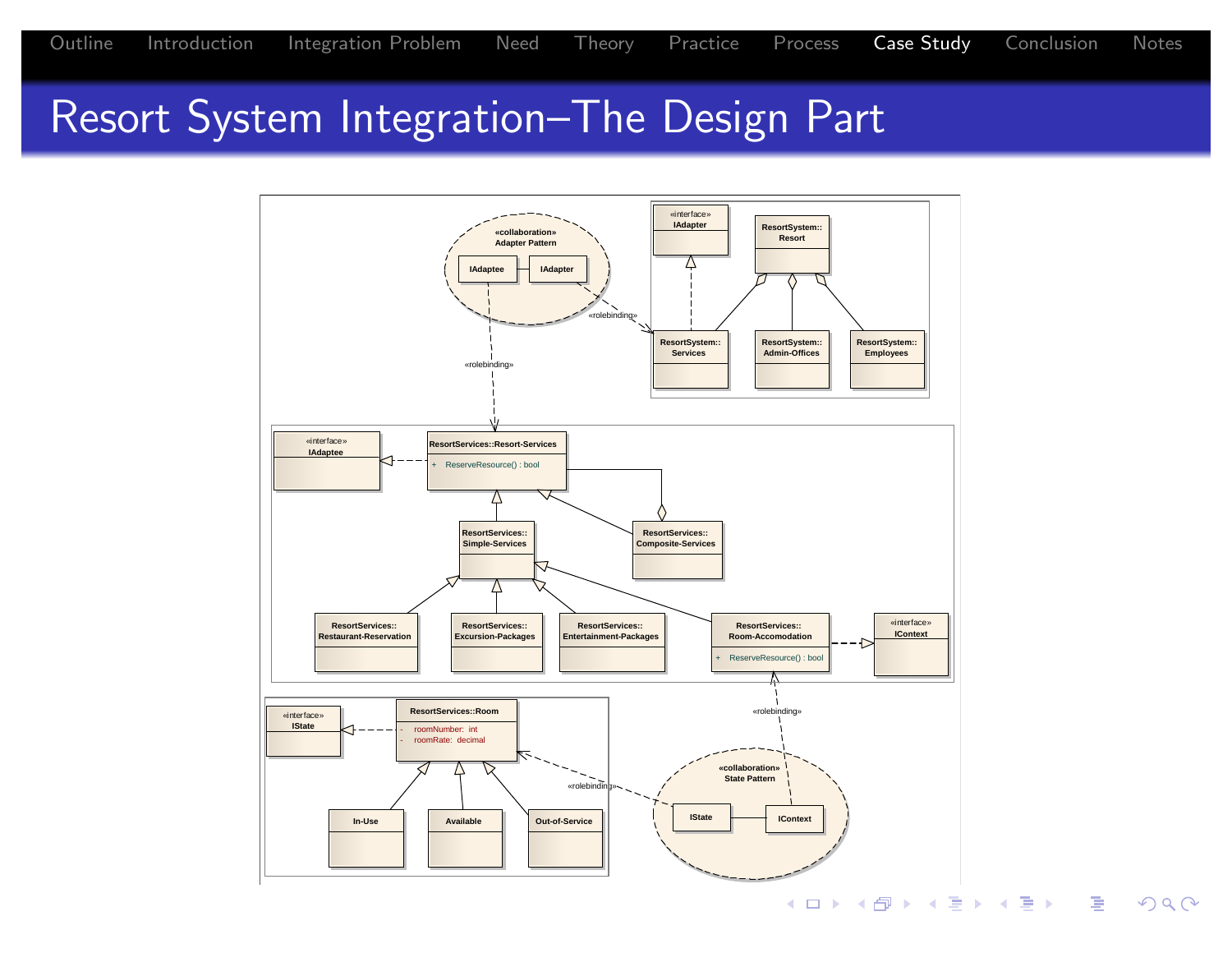Resort System–The Implementation Part using  $C#...$ 

Coding up Role Models as methodless interfaces

```
public interface IAdapter {}
public interface IAdaptee{}
```
### Who plays these roles?

public class Services : IAdapter {...} [p](#page-3-0)[ub](#page-4-0)[lic](#page-5-0) [c](#page-7-0)[las](#page-10-0)[s R](#page-11-0)[esor](#page-17-0)[t\\_](#page-20-0)Services : IAdaptee {...}

### Using Trait concept to inject behavior

```
public static class RequestTrait {
   public static bool Request(this IAdapter adapter,
       IAdaptee adaptee, RequestType request) {...}
... }
```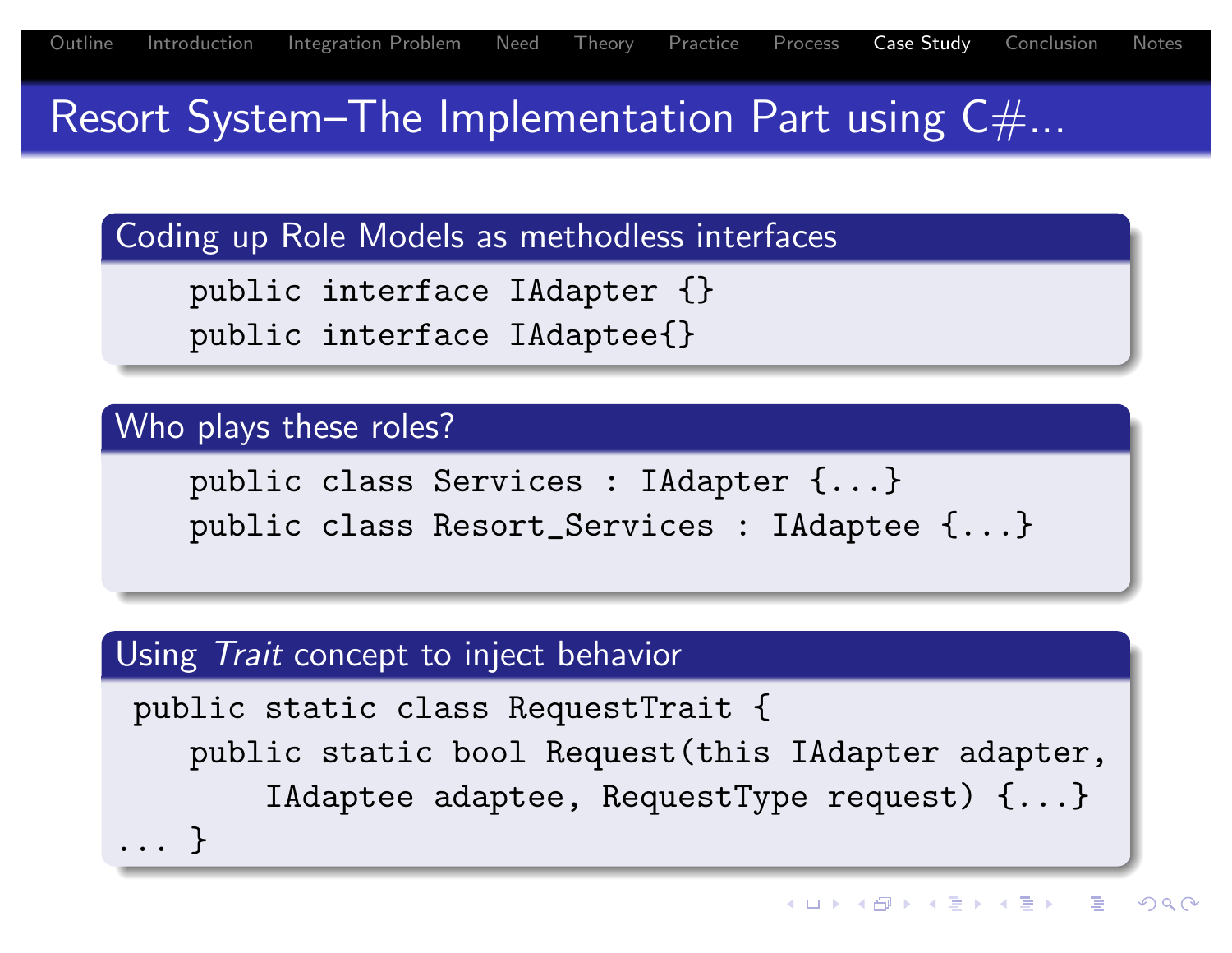## Resort System–The Implementation Part using  $C#...$

### The Integration Enactment

- Like the DCI architecture, we create a context that corresponds to the 'collaboration' that acts as integrator.
- public class RequestResourceContext{...}
- [T](#page-3-0)[he](#page-4-0) [int](#page-5-0)[egr](#page-7-0)[atio](#page-10-0)[n ha](#page-11-0)[ppe](#page-17-0)[ns](#page-20-0) when we instantiate an object of type 'RequestResourceContext':
	- **1** After setting up its required parts (through its constructor).
	- 2 Calling its Doit() method in the Main() method of the ResortSystemCaseStudy class.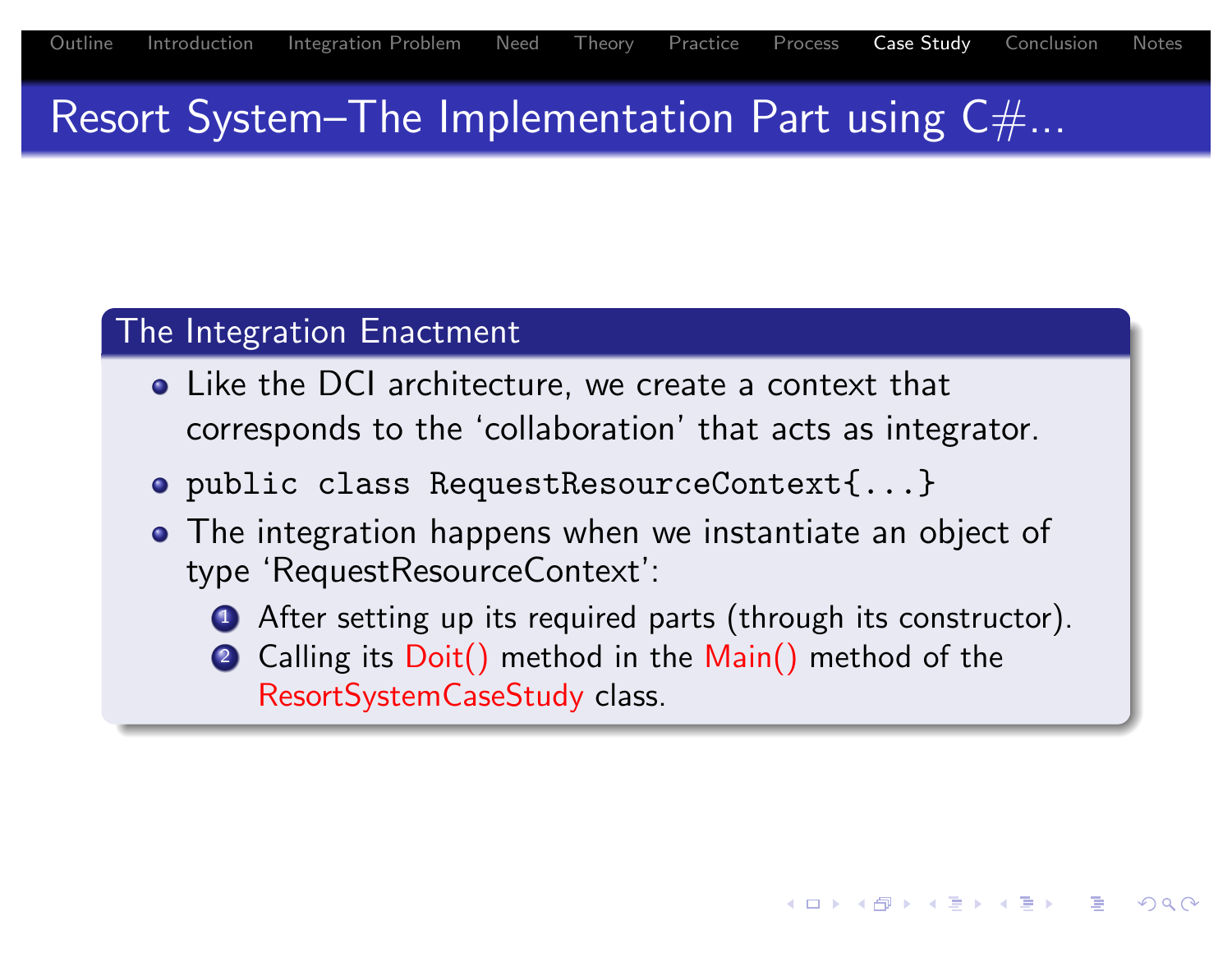## Resort System–The Implementation Part using  $C#$

### Setting up the context

```
public class RequestResourceContext {
    // properties for accessing the concrete objects
    // relevant in this context
    public IAdaptee Adaptee { get; private set; }
    public IAdapter Adapter { get; private set; }
    public RequestType ReqType { get; private set; }
       public RequestResourceContext(IAdapter adapter,
              IAdaptee adaptee, RequestType resource){
            Adaptee = adaptee; Adapter = adapter;
            RegType = resource;}
```
#### Execution (enactment)

public bool Doit(){ return(

Adapter.Request(Adaptee, ReqType));}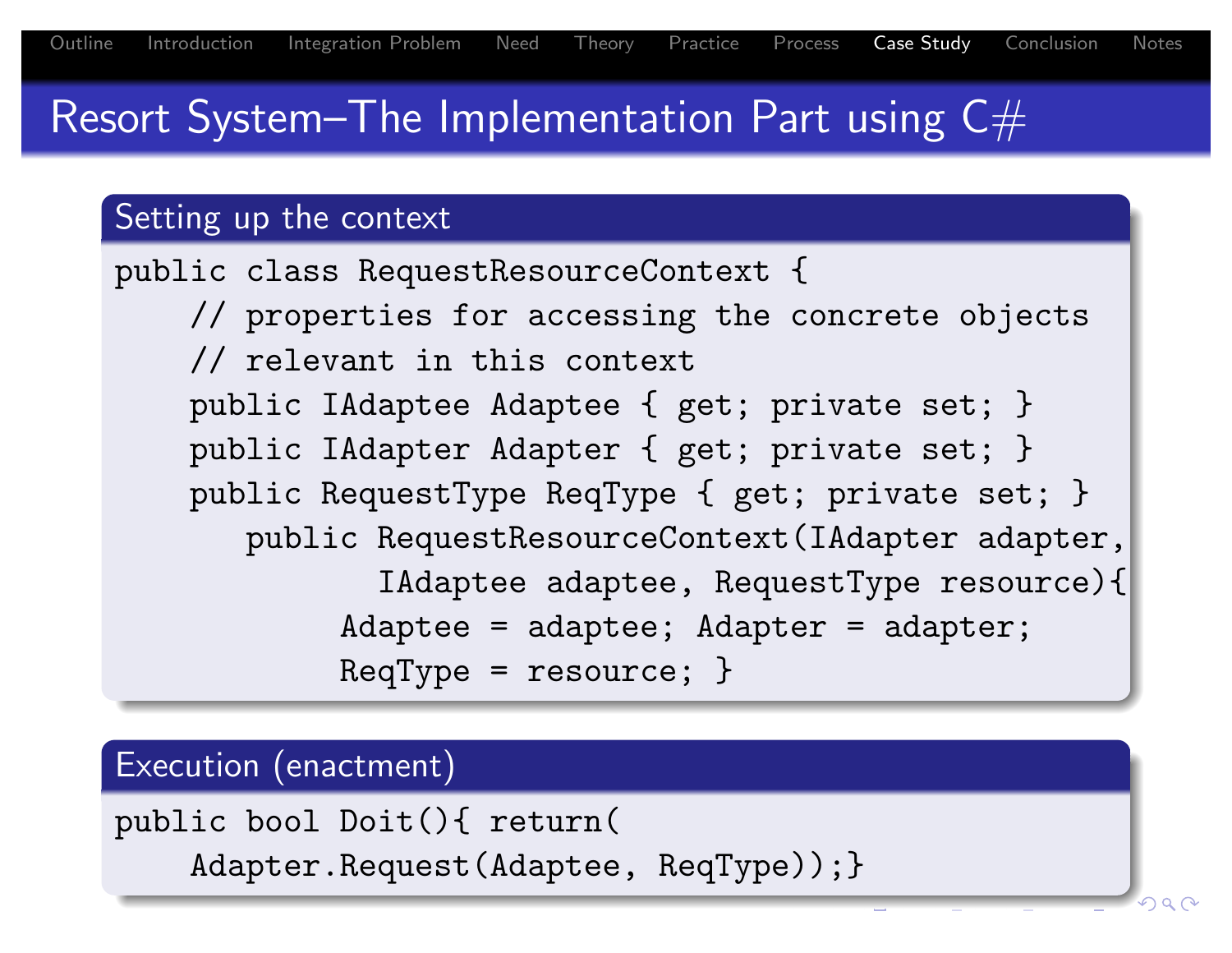## Conclusion...

#### Summary

- We introduced a conceptual framework and an implementation model for software composition using design patterns.
- The approach presented in this research has practical utility.
- [T](#page-3-0)[he](#page-20-0) [the](#page-5-0)[ory](#page-7-0) [va](#page-10-0)l[idat](#page-11-0)[es t](#page-17-0)he concrete implementation and provides generalization to a variety of implementation strategies.

#### Key concepts to take away...

<span id="page-17-0"></span>Design patterns' key principal properties are used as abstract modeling constructs through collaboration.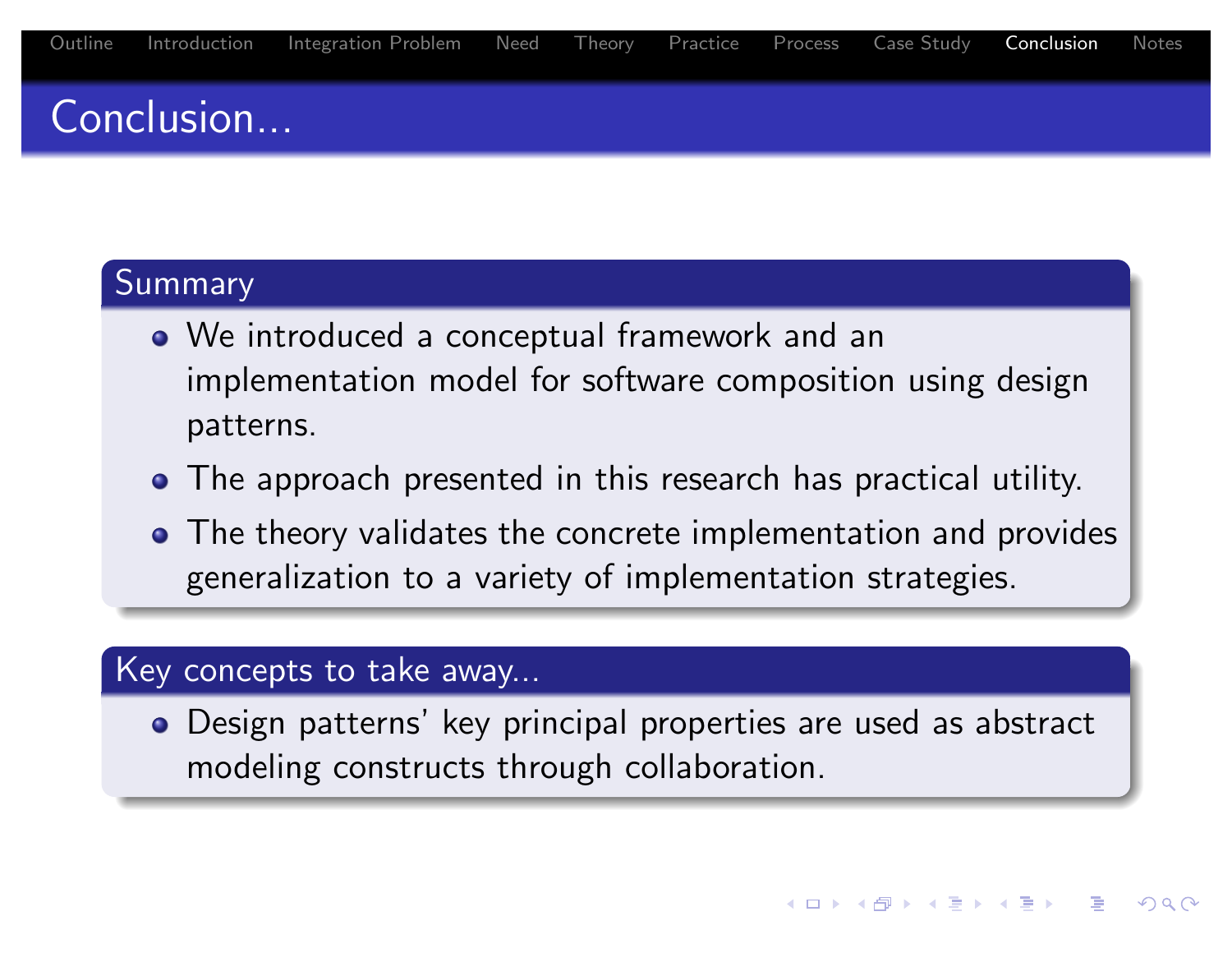## Conclusion...

#### Key concepts to take away

- The approach allows for partial and evolutionary design.
- Role to object mapping is a binding mechanism.
- We provide a process anyone can learn and follow.

### **Implications**

- [T](#page-3-0)[he](#page-4-0) [pro](#page-5-0)[ces](#page-7-0)[s](#page-10-0) s[houl](#page-11-0)[d](#page-17-0) [gu](#page-17-0)[ide](#page-20-0) practitioners and students on how individual pattern–based components can be integrated together.
- The approach is scalable and should work with any design pattern.
- Selecting design patterns to solve design problems should also work for solving integration problems.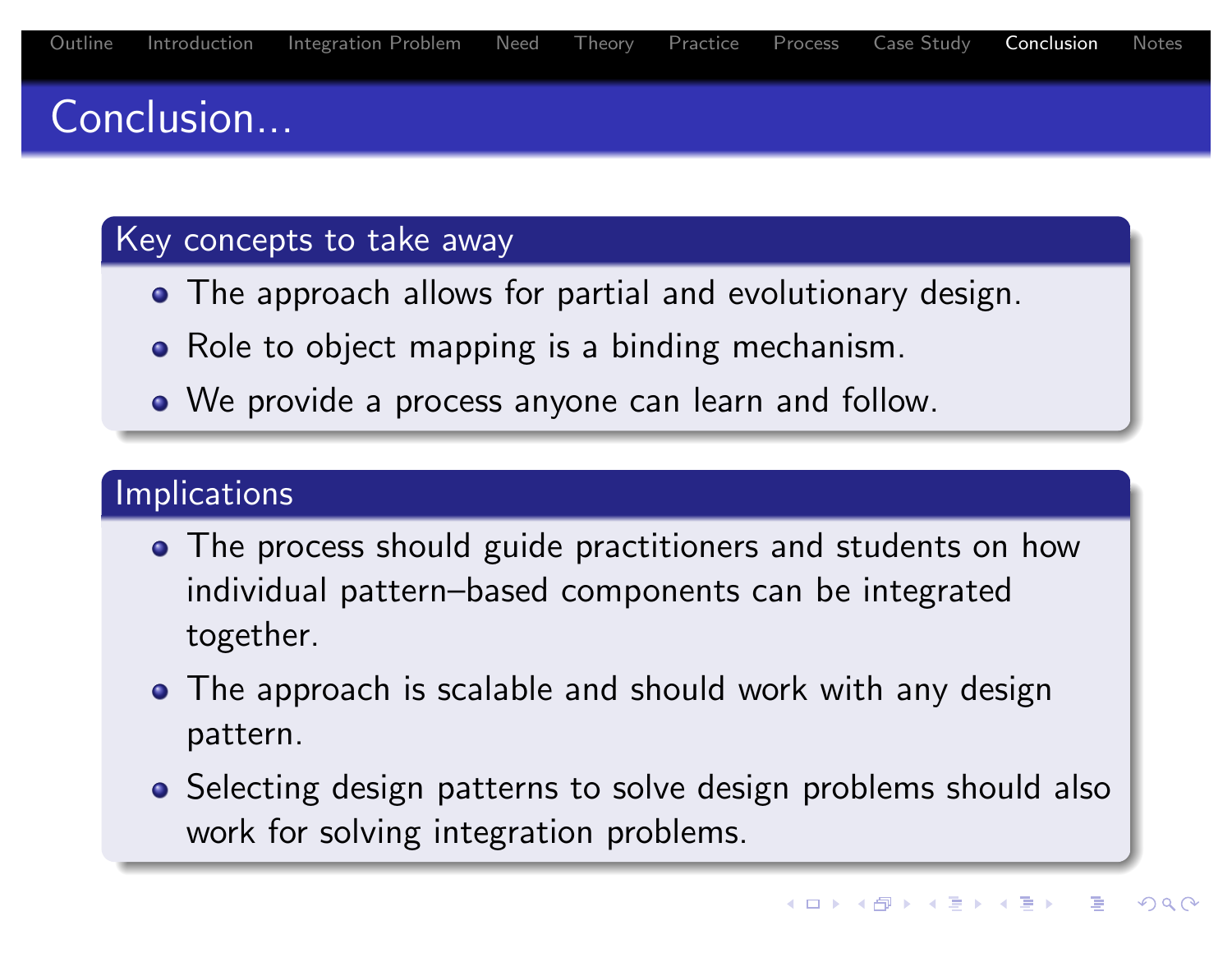### Conclusion

#### **Drawbacks**

- The new design paradigm appears complex at first but once learned, it becomes a powerful tool.
- The compositional model requires creating abstractions out of [be](#page-3-0)[ha](#page-4-0)[vio](#page-5-0)[ral](#page-7-0) [col](#page-10-0)l[abo](#page-11-0)r[atio](#page-17-0)[n m](#page-20-0)odels of design patterns.
- This integration method has richer semantics but it forces you to think and design in the abstract.
- The adoption of the DCI Architecture for implementation strategy creates extra artifacts, cf. Coplien et al. [Cop10].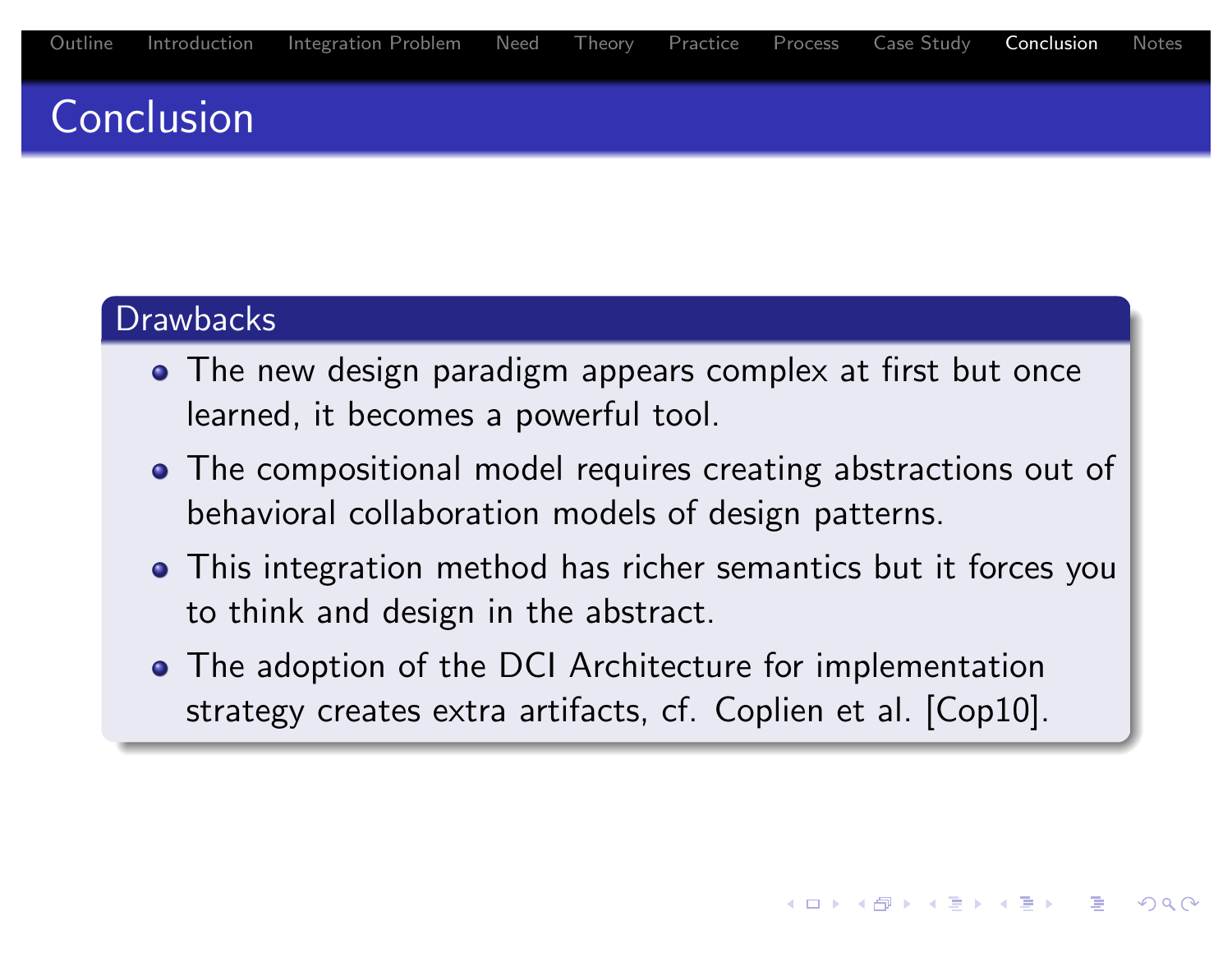|  | Outline Introduction Integration-Problem Need Theory Practice Process Case-Study Conclusion Notes |  |  |  |  |
|--|---------------------------------------------------------------------------------------------------|--|--|--|--|
|  |                                                                                                   |  |  |  |  |

### **Notes**

#### Extra

- **Thank You!**
- An extended paper is available complete with full listing of the [sa](#page-3-0)[m](#page-4-0)[ple](#page-5-0) [cod](#page-7-0)[e.](#page-10-0)
- <span id="page-20-0"></span>**.** Contact Authors.